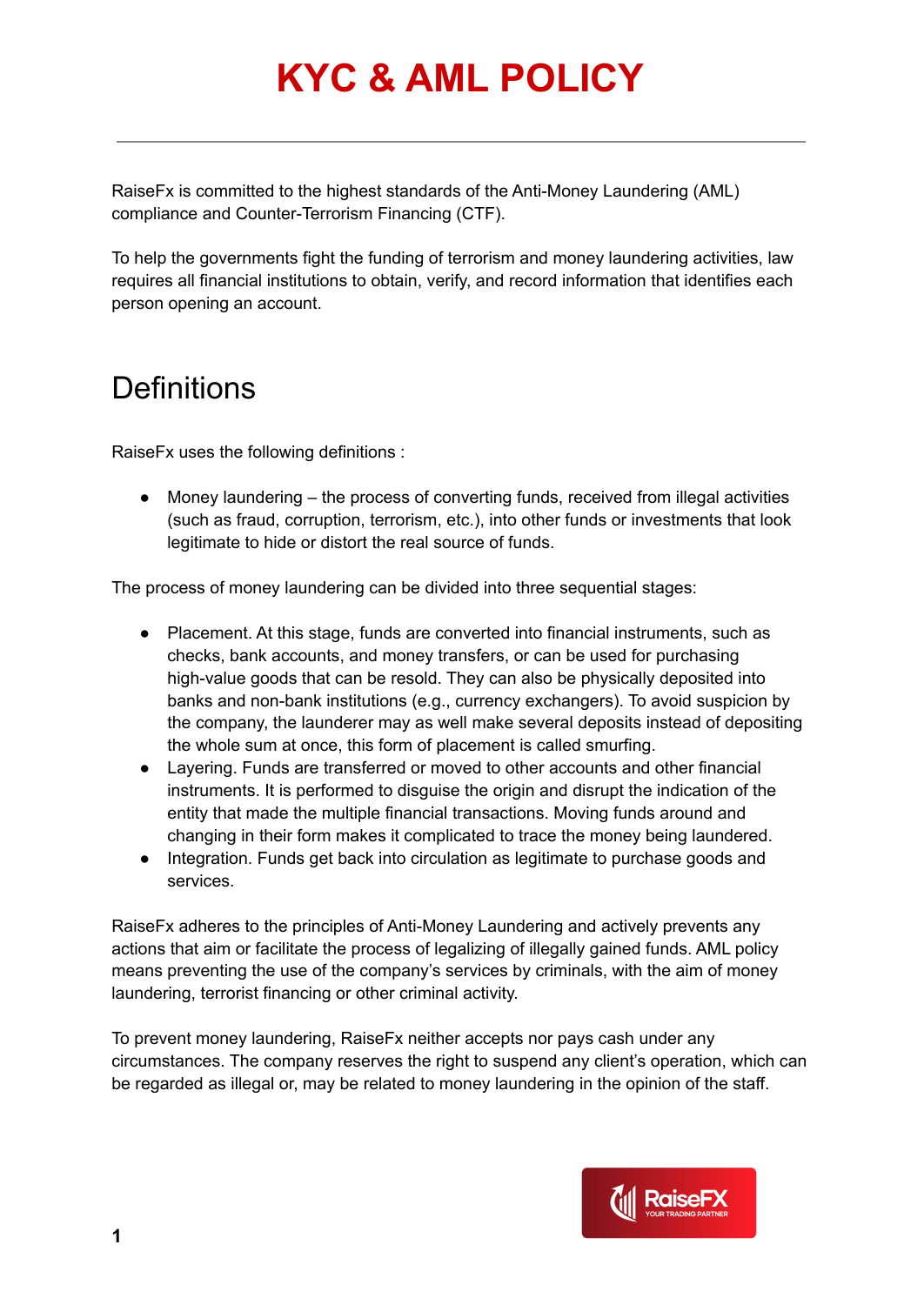#### Company Procedures

RaiseFx will make sure that it is dealing with a real person or legal entity.

RaiseFx will also perform all the required measures in accordance with applicable law and regulations, issued by monetary authorities. The AML policy is being fulfilled within RaiseFx by means of the following:

- Know your customer policy and due diligence
- Monitoring of client activity
- Record keeping

#### Know Your Customer and Due Diligence

Because of the company's commitment to the AML and KYC policies, each client of the company has to comply with a verification procedure.

Before RaiseFx can have full cooperation with the client, the company ensures that satisfactory evidence is produced or such other measures that will produce satisfactory evidence of the identity of any customer or counterparty are taken.

The company as well applies heightened scrutiny to clients, who are residents of sensitive countries, having inadequate AML standards or that may represent a high risk for crime and corruption and to beneficial owners who reside in and whose funds are sourced from named countries.

#### Individual clients

To get the full privileges of working with RaiseFx, each client provides personal information, specifically: full name; date of birth; country of origin; and complete residential address.

For this purpose, the client must send the following documents (in case the documents are written in non-Latin characters: to avoid any delays in the verification process, it is necessary to provide a notarized translation of the document in English) because of the requirements of KYC and to confirm the indicated information:

● Current valid passport (showing the first page of the local or international passport, where the photo and the signature are clearly visible); or Driving license which bears a photograph; or National identity card (showing both front and back pages);

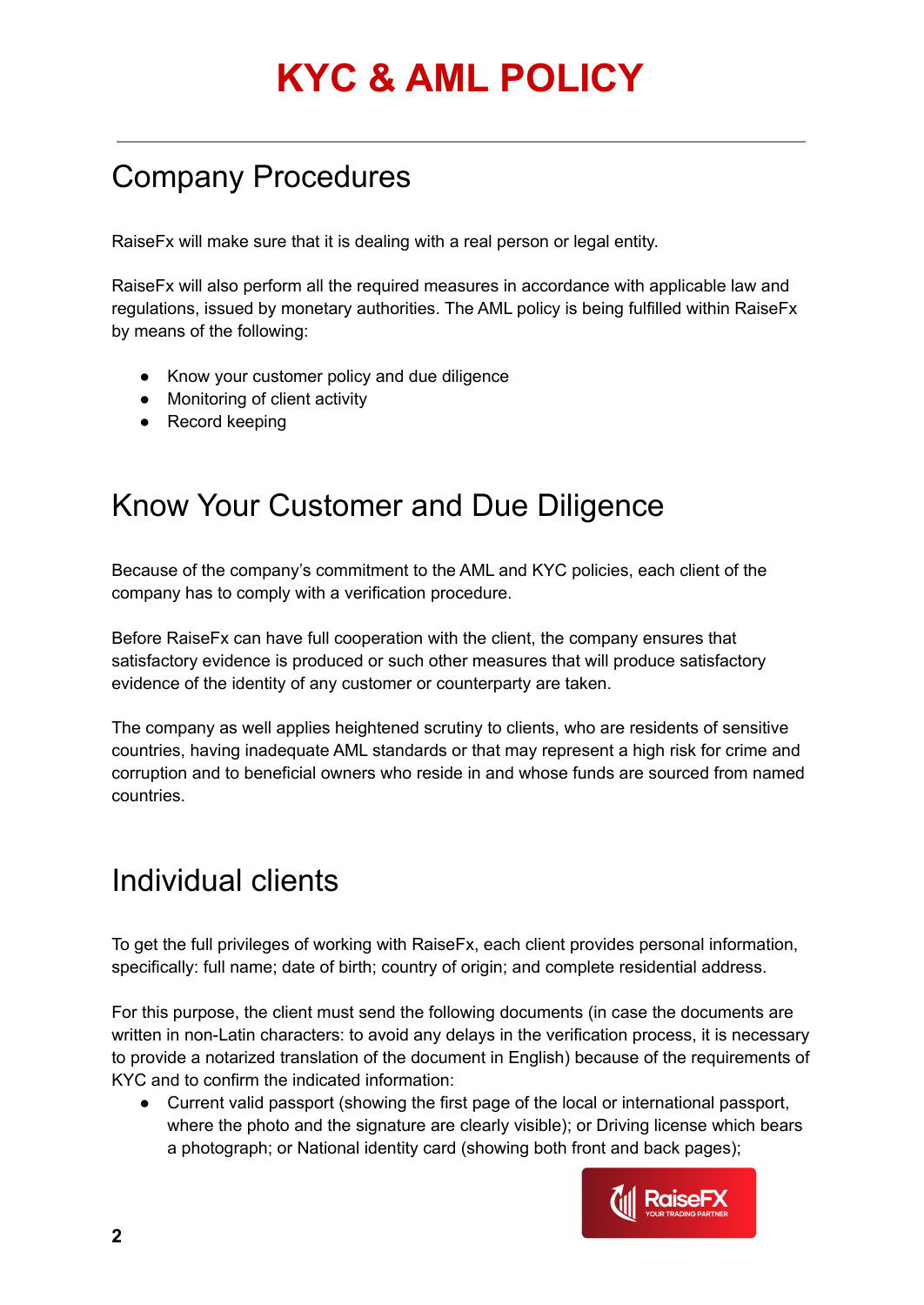● Documents proving current permanent address (such as utility bills, bank statements, etc.) containing the client's full name and place of residence. These documents should not be older than 3 months from the date of filing.

#### Corporate clients

In case the applicant company is listed on a recognised or approved stock exchange or when there is independent evidence to show that the applicant is a wholly owned subsidiary or a subsidiary under the control of such a company, no further steps to verify identity will normally be required.

In case the company is unquoted and none of the principal directors or shareholders already has an account with RaiseFx, the following documentations must be provided:

- Certificate of Incorporation or any national equivalent;
- Memorandum and Articles of Association and statutory statement or any national equivalent;
- Certificate of good standing or other proof of registered address of the company;
- Resolution of the board of directors to open an account and confer authority on those who will operate it;
- Copies of powers of attorney or other authorities given by the directors in relation to the company;
- Proof of identity of directors in case he/she will deal with Vantage on behalf of the Customer (according to the Individual identity verification rules described above);
- Proof of identity of the beneficial owner(s) and/or the person(s) on whose instructions the signatories on the account are empowered to act (according to the Individual identity verification rules described above).

### Monitoring of client activity

In addition to gathering information from the clients, RaiseFx continues to monitor the activity of every client to identify and prevent any suspicious transactions.

A suspicious transaction is known as a transaction that is inconsistent with the client's legitimate business or the usual client's transaction history known from client activity monitoring. RaiseFx has implemented the system of monitoring the named transactions (both automatic and, if needed, manual) to prevent using the company's services by criminals.

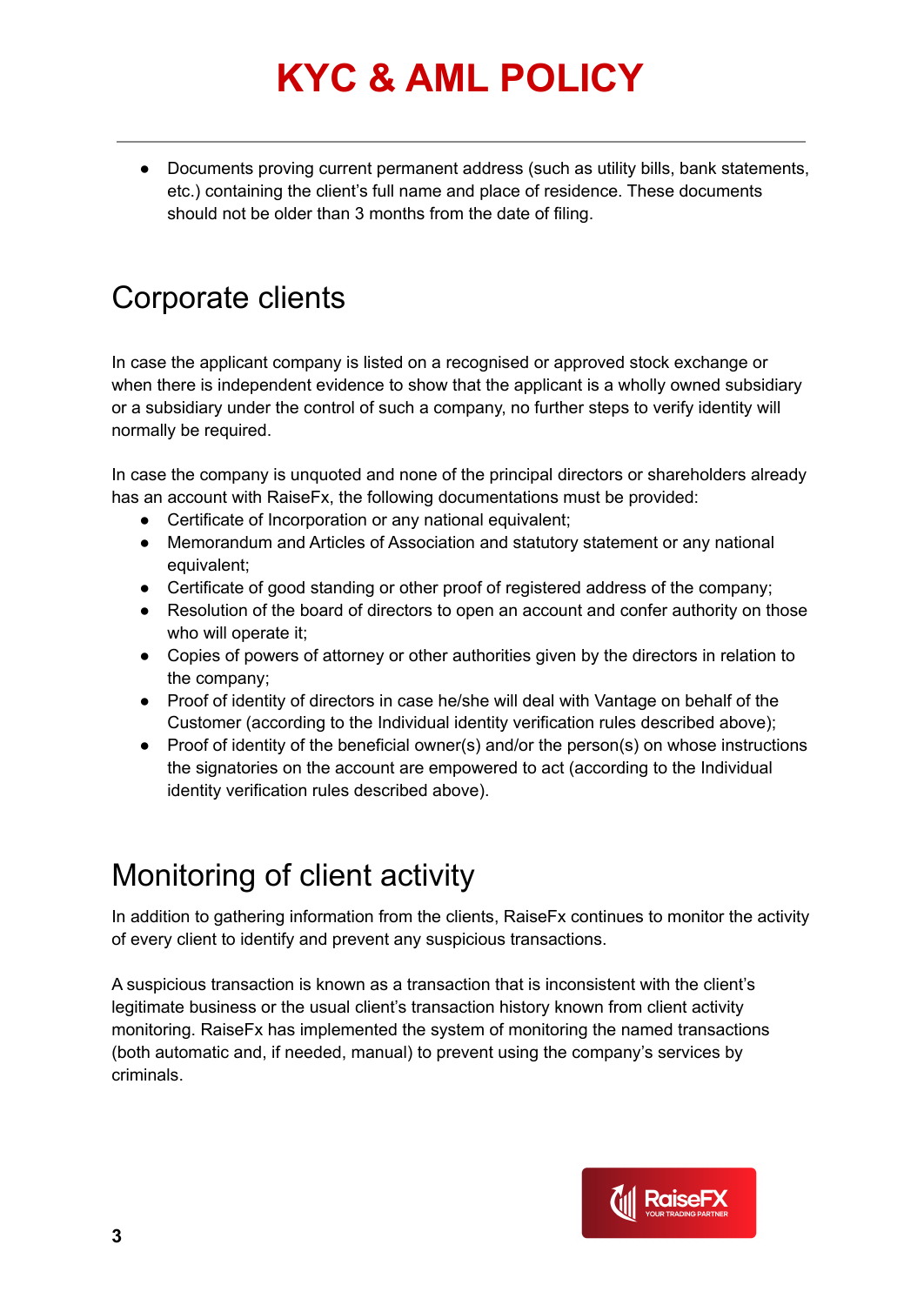### Record keeping

Records must be kept of all transaction data and data obtained for the purpose of identification, as well as of all documents related to money laundering topics (e.g. files on suspicious activity reports, documentation of AML account monitoring, etc.). Those records are kept for a minimum of 5 years after the account is closed.

#### Deposit and withdrawal requirements

All deposits and withdrawals on trading accounts held with RaiseFx the following strict requirements:

Due to AML laws and standards, RaiseFx cannot receive or deposit funds to third parties.

Funds sent to RaiseFx must be from a bank account, Credit/Debit card or Alternative Payment Method under the same name as the trading account name with RaiseFx.

All funds withdrawn from a trading account must go to a bank account, Credit/Debit card or Alternative Payment Method under the same name as the trading account name with RaiseFx.

All withdrawal requests are processed on First-in-First-Out (FIFO) basis according to the funding source of origination. For example, a deposit is made via Debit/Credit Card; then a subsequent withdrawal request is received. The amount of funds sent back to the relevant Debit/Credit Card, when a withdrawal request is received, may not exceed the original amount deposited. Any profits made in excess of the deposited amount will be transferred to a nominated bank account; which must be held in the same name as the trading account.

For example, a customer deposits \$100 via Credit Card and earns a profit of \$1,000. Requesting a withdrawal of \$1,000, he will get \$100 to his Credit Card and the rest \$900 to his bank account.

All initial withdrawal requests must be verified for safety and security by provision of a bank statement; which includes account holder information and bank details. RaiseFx will not accept deposits or withdrawals made under a different name than the registered RaiseFx account.

If a trading account was credited in a way that cannot be used for funds withdrawal, the funds may be withdrawn to a bank account under the same name as the trading account